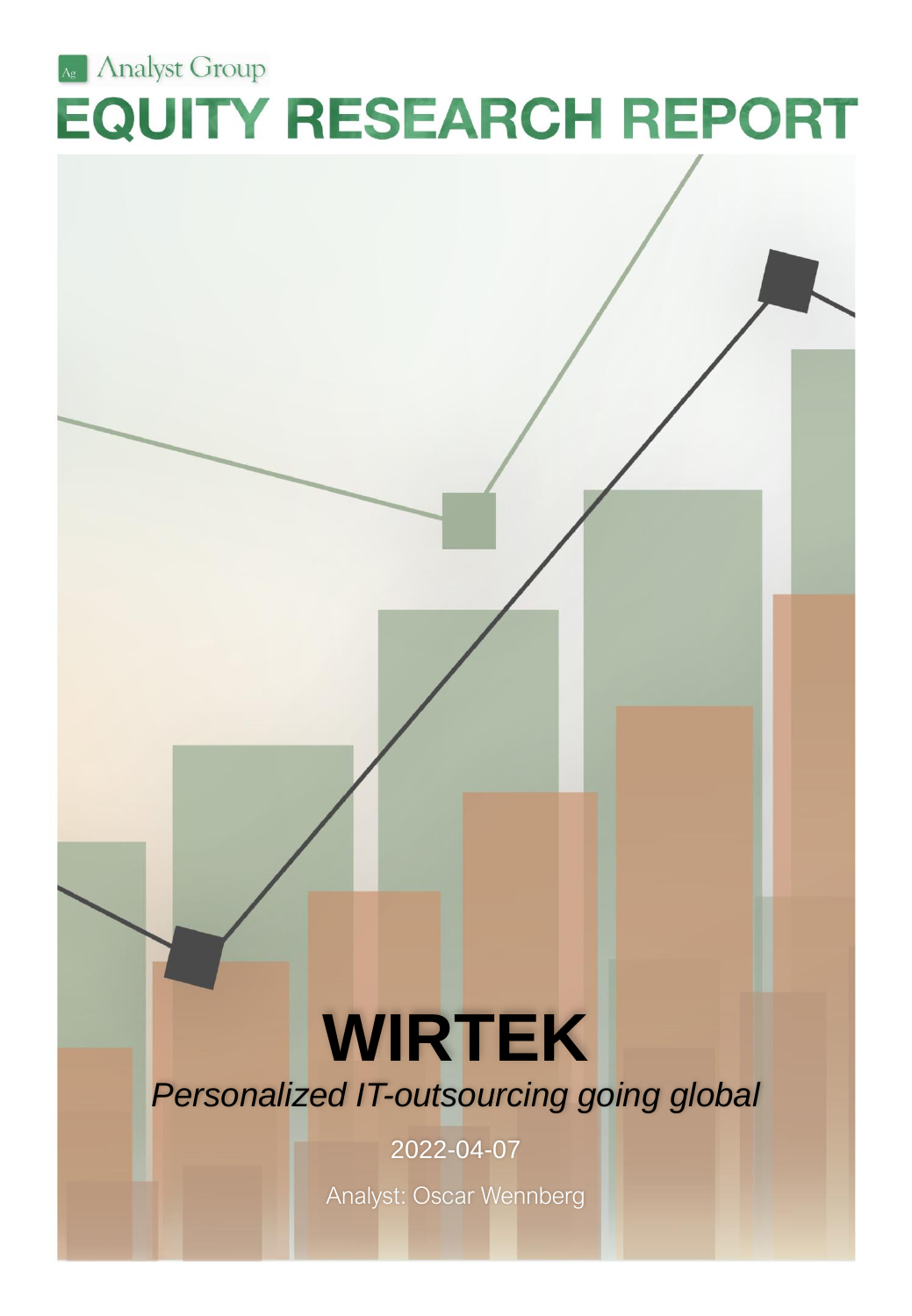# WIRTEK A/S (WIRTEK)

### PERSONALIZED IT-OUTSOURCING GOING GLOBAL

WirTek A/S ("WirTek" or "the Company") is an IToutsourcing company that offers both software and hardware solutions. Through a differentiated portfolio of services in the two market segments *software engineering services* and *electronic equipment services*, the Company offers complete and comprehensive technology solutions to various types of industries. Through several strategic acquisitions and a newly adopted strategy called *Accelerate25*, there is room for the Company to show further growth and capitalize on inherent scalability and expand into new market segments such as cybersecurity where WirTek already has secured future contracts. A DCF valuation with a discounting rate (WACC) of 11.4% provides support for the relative valuation, where an EV/EBIT target multiple of 24x in 2023 is justified, which implies a potential price of DKK 18.1 per share in a Base scenario.

### ▪ **Growth Potential in New Cybersecurity Segment**

Cyberattacks are a universal and increasing threat that affects organizations, governments, and private systems every day, and due to the fast-developing technology standards, cybersecurity has become a priority for most companies worldwide. As WirTek expands further into new market segments, cybersecurity is an interesting option. By introducing new products and solutions to the product portfolio, WirTek continues to offer a complete and overall concept. The Company has already secured future cybersecurity contracts with a partnered client in the US, which could entail great growth potential.

### ▪ **Clear Strategy in Accelerate25**

WirTek has adopted a new set of strategic goals until the year 2025, named *Accelerate25*. As the Company continues to expand and develop, the ambition is to reach an annual revenue of DKK 100m in 2025, with an EBT of DKK 10m. Furthermore, WirTek´s goal is to maintain an EBITDA margin of 6% during the entire strategic period. As 2021 proved to be a successful year, it lays a good foundation for WirTek to continue to develop and create good conditions to reach the pronounced goals.

### ▪ **WirTek is Trading at an Unmotivated Discount**

WirTek operates in a constantly changing market where the digital transformation has made organizations dependent on creative applications and add-ons that IT can provide. As Analyst Group estimates net sales to increase to DKK 68.1m in 2023 and the operations of the acquired companies to normalize, a strong EBIT margin of 8.6% is estimated in 2023. The margin outperforms the average margin of 4.9% of the selected peer estimates in 2023, why a higher multiple is justified. An EV/EBIT target multiple of 24x on 2023 estimates indicates a justified price per share of DKK 18.1.

### **SHARE PRICE DKK 17.6**

| <b>VALUATION INTERVAL</b>                                                     |       |                                          |                       |               |  |  |  |
|-------------------------------------------------------------------------------|-------|------------------------------------------|-----------------------|---------------|--|--|--|
| BEAR<br>BULL<br>BASE<br><b>DKK 26.3</b><br><b>DKK 13.1</b><br><b>DKK 18.1</b> |       |                                          |                       |               |  |  |  |
| <b>WIRTEK</b>                                                                 |       |                                          |                       |               |  |  |  |
| Share Price (2022-04-07)                                                      |       |                                          |                       | 17.6          |  |  |  |
| Number of Shares Outstanding                                                  |       |                                          |                       | 7 245 912     |  |  |  |
| Market Cap (DKKm)<br>127.5                                                    |       |                                          |                       |               |  |  |  |
| Net cash $(-)/\text{debt}(+)$ (DKKm)                                          |       |                                          |                       | 8.1           |  |  |  |
| Enterprise Value (DKKm)                                                       |       |                                          |                       | 135.6         |  |  |  |
| W.52 Price Intervall (DKK)                                                    |       |                                          |                       | $15.2 - 27.4$ |  |  |  |
| List                                                                          |       | Nasdaq First North Growth Market Denmark |                       |               |  |  |  |
| <b>DEVELOPMENT</b>                                                            |       |                                          |                       |               |  |  |  |
| 1 Week                                                                        |       |                                          |                       | 5.4%          |  |  |  |
| 1 Month                                                                       |       |                                          |                       | 6.6%          |  |  |  |
| 3 Months                                                                      |       |                                          |                       | $-6.1%$       |  |  |  |
| Since IPO                                                                     |       |                                          |                       | $-63.1%$      |  |  |  |
| <b>MAIN SHAREHIOLDERS (2021-03-31)</b>                                        |       |                                          |                       |               |  |  |  |
| Aaen Holding ApS                                                              |       |                                          |                       | 33.2%         |  |  |  |
| Kent Mousten Sørensen                                                         |       |                                          |                       | 13.2%         |  |  |  |
|                                                                               |       |                                          |                       |               |  |  |  |
| <b>CEO AND CHAIRMAN OF THE BOARD</b>                                          |       |                                          |                       |               |  |  |  |
| <b>CEO</b>                                                                    |       |                                          |                       | Michael Aaen  |  |  |  |
| Chairman of the board                                                         |       |                                          | Kent Mousten Sørensen |               |  |  |  |
| <b>FINANCIAL CALENDAR</b>                                                     |       |                                          |                       |               |  |  |  |
| Annual General Meeting                                                        |       |                                          |                       | 2022-04-06    |  |  |  |
| <b>ESTIMATES (BASE), DKKM</b>                                                 | 2021  | 2022E                                    | 2023E                 | 2024E         |  |  |  |
| <b>Revenue</b>                                                                | 45.4  | 56.9                                     | 68.1                  | 79.9          |  |  |  |
| Revenue growth                                                                | 63.3% | 25.6%                                    | 19.6%                 | 17.2%         |  |  |  |
| Gross profit                                                                  | 27.0  | 33.9                                     | 40.7                  | 47.8          |  |  |  |
| Gross margin                                                                  | 59.5% | 59.5%                                    | 59.6%                 | 59.8%         |  |  |  |
| EBITDA <sup>1</sup>                                                           | 6.2   | 5.7                                      | 7.0                   | 8.4           |  |  |  |
| EBITDA margin <sup>1</sup>                                                    | 13.7% | 9.9%                                     | 10.2%                 | 10.5%         |  |  |  |
| EBIT <sup>1</sup>                                                             | 5.4   | 4.7                                      | 5.9                   | 7.1           |  |  |  |
| $EBIT$ margin <sup>1</sup>                                                    | 12.0% | 8.3%                                     | 8.6%                  | $9.0\%$       |  |  |  |
| P/S                                                                           | 2.6x  | 2.1x                                     | 1.7x                  | 1.5x          |  |  |  |
| EV/S                                                                          | 2.9x  | 2.3x                                     | 1.9x                  | 1.6x          |  |  |  |

**Analyst Group**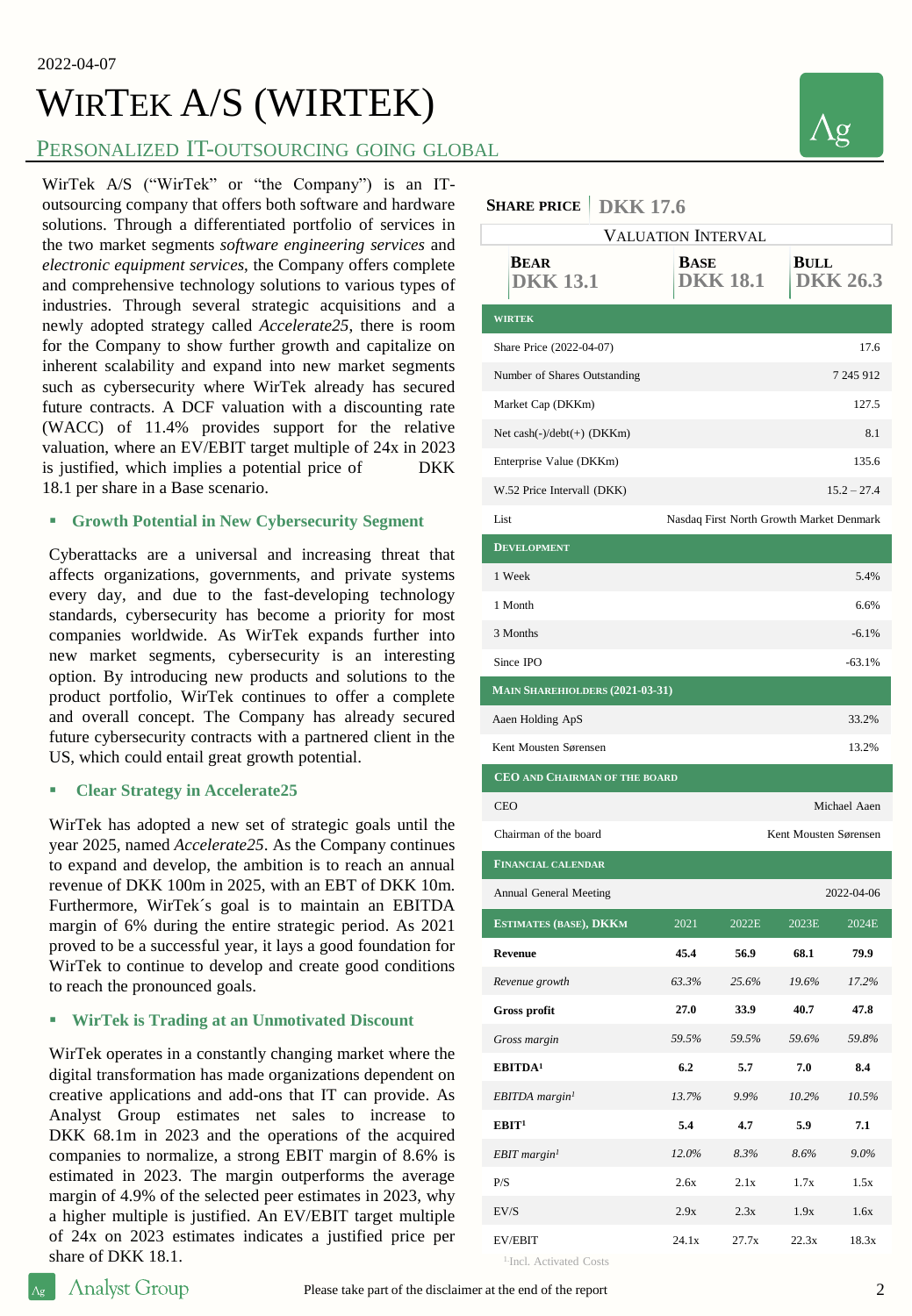

### INVESTMENT THESIS

WirTek is a Danish IT-outsourcing company that was founded in 2001 as a spin-off from the Finnish tech-company Nokia. With over 20 years of experience, the Company has put a big effort into building strong relationships with clients in various industries such as computer science and telecommunications, resulting in multiple clients staying with the Company for over 10 years. Through the *Software Engineering Services* segment, WirTek offers software solutions such as system architecture and design, software development, and quality assurance. Through the second market segment, *Electronic Equipment Services*, WirTek offer a complete chain of services where the main areas of expertise are communication equipment, 5G technology, audio and sensor systems. By being able to offer unique complete and comprehensive high-quality technical solutions, the Company understands and adapts its product offering after demand. WirTek operates internationally, but the Company's primary markets as of now are Denmark, the US, and the Netherlands.

#### **IT-Outsourcing is a Constantly Expanding Market**

The digital transformation has made organizations dependent on creative applications and addons that IT can provide, where these well-developed IT solutions have become a requirement for companies to be able to remain competitive. According to BusinessWire, the IT outsourcing market is estimated to be worth USD 397.6bn in 2025. Through acquisitions and as WirTek continues to expand the portfolio of products, the Company is expected to increase its presence in the global market through a global client base where synergies are expected to emerge.

#### **Strategic Acquisitions Allow International Expansion**

WirTek has completed two major acquisitions in line with the *Accelerate25* strategy: the Danish software company Software Pro A/S during Q2 2018 and the Romanian company CoreBuild Software Services SRL during Q2 2021. Through the acquisition of these companies, WirTek has strengthened its strategic position in Denmark and established the opportunity to further develop its services. The Company will therefore be able to offer a well-developed overall concept and continue to grow alongside the globally established client base.

#### **Secured Long-Term Contracts Provide New Market Opportunity in Cybersecurity**

An average contract length of six years provides the Company with long-term future cash flows, which in turn allows WirTek to continue the expansion of the product portfolio and expansion into new market areas. An example of the Company's strength in product offering and negotiations is the secured long-term contract regarding cybersecurity for a partnered client in the US. WirTek will support the client´s US-based headquarters with cybersecurity expertise, which provides the Company with great growth potential in this new market.

#### **Valuation**

A relative valuation implies that an EV/EBIT target multiple of 24x in 2023 is justified, implying a target price of DKK 18.1 in a Base scenario, as an implemented DCF valuation with a discounting rate (WACC) of 11.4% provides additional support to the valuation.

#### **Risks of Operating in a Changing Market**

WirTek operates in a constantly changing market, thus new technology emerges, the demand alters and expectations of the Company´s clients increase. As the average contract length is long-term and extends over 6 years, the financial risks are therefore estimated to be low as the outstanding contracts are estimated to continue to generate future cash flow, resulting in a revenue CAGR of 30.1% from 2021 to 2023.



**GLOBALLY ESTABLISHED CLIENT BASE**

**SECURED LONG-TERM CONTRACTS**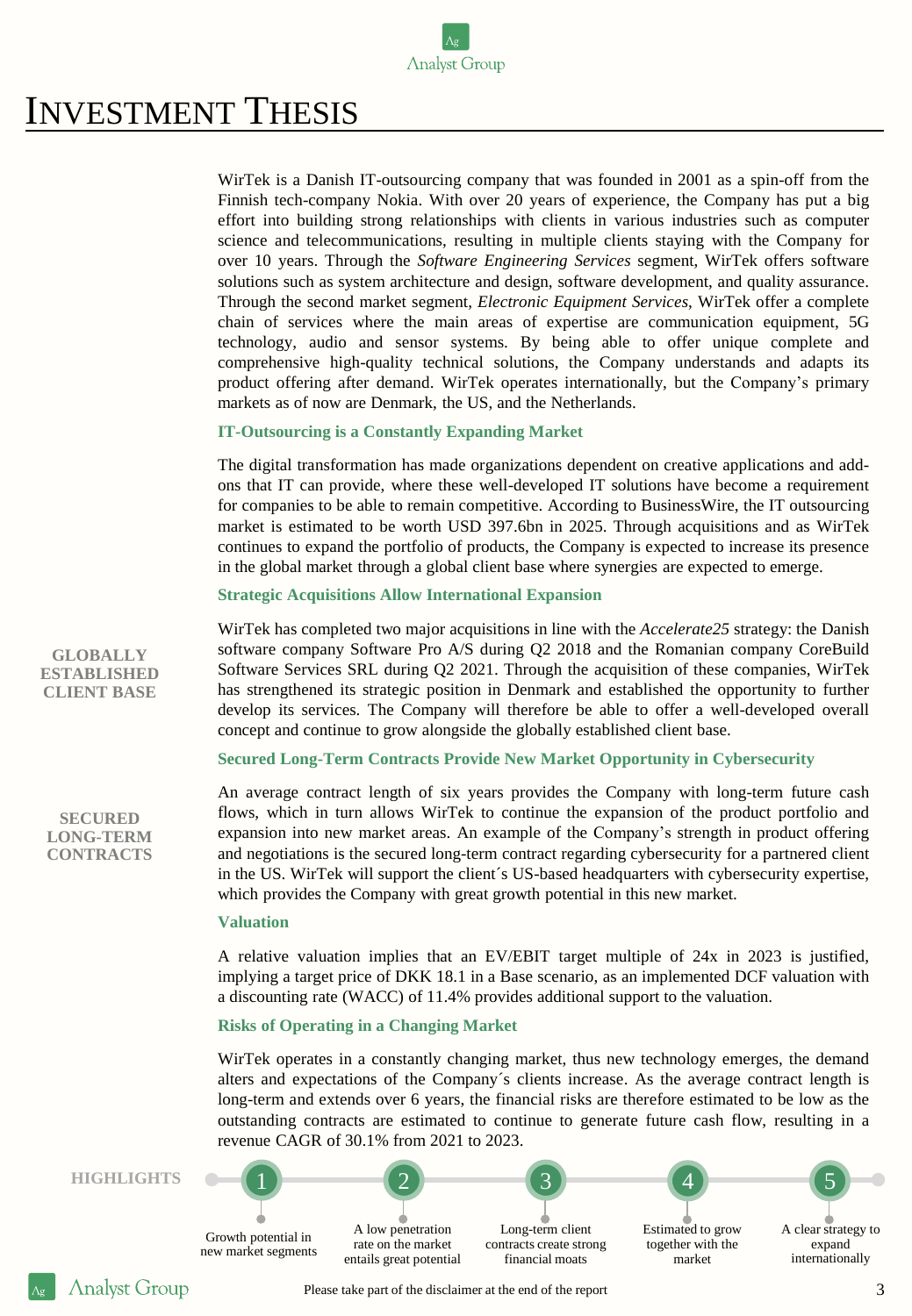## FINANCIAL FORECAST

#### **Comprehensive Technology Solutions Lay the Foundation to Increased Revenue**

WirTek's business is split into two main business segments: *Software Engineering Services* and *Electronic Equipment Services*, where the software segment accounts for approximately 70% of the total revenue. Through the acquisition of the Danish company Software Pro A/S in 2018, and the Romanian company CoreBuild Software Services SRL in 2021, WirTek has gained valuable expertise and knowledge in software development, which allows the Company to expand further and is a great strategic step in line with the *Accelerate25* strategy. When the acquired companies' operations are normalized, WirTek is estimated to be able to reach a total revenue of DKK 68.1m in 2023, partly through the synergies that are believed to realize. With the increased expertise in software development, quality assurance, and product engineering, combined with the offered services in the equipment segment, WirTek will be able to offer a more well-developed holistic concept and can thus increase its average revenue per customer in both WirTek and the acquired companies through synergies and cross-selling. Also, by entering new markets such as cybersecurity, the increased sales are estimated to reach DKK 68.1m in 2023 and DKK 92.9m in 2025 in a Base scenario.





#### **Increased Operating Costs Due to an Increase of Employees via Acquisitions**

| <b>MAJOR</b>        |
|---------------------|
| <b>INCREASE IN</b>  |
| PERSONNEL           |
| COSTS DUE TO        |
| <b>ACOUISITIONS</b> |

**SYNERGIES ARISE WITHIN THE GROUP**

> The Covid-19 pandemic has had a minor impact on WirTek's business as the Company has been able to continue servicing the clients through digital services, resulting in estimated external costs of DKK 27.5m and a gross margin of 59.6% in 2023 compared to 59.5% in 2021. The main area of costs are personnel costs, but as WirTek is an outsourcing company, the personnel are also the Company's primary asset. The acquisition of Software Pro A/S and CoreBuild Software Services SRL resulted in a major increase in personnel costs. However, as WirTek is expected to continue to hire more staff as the organization continues to grow and further acquisitions are estimated in line with the *Accelerate25* strategy, an EBIT margin of 8.6% is estimated in 2023.

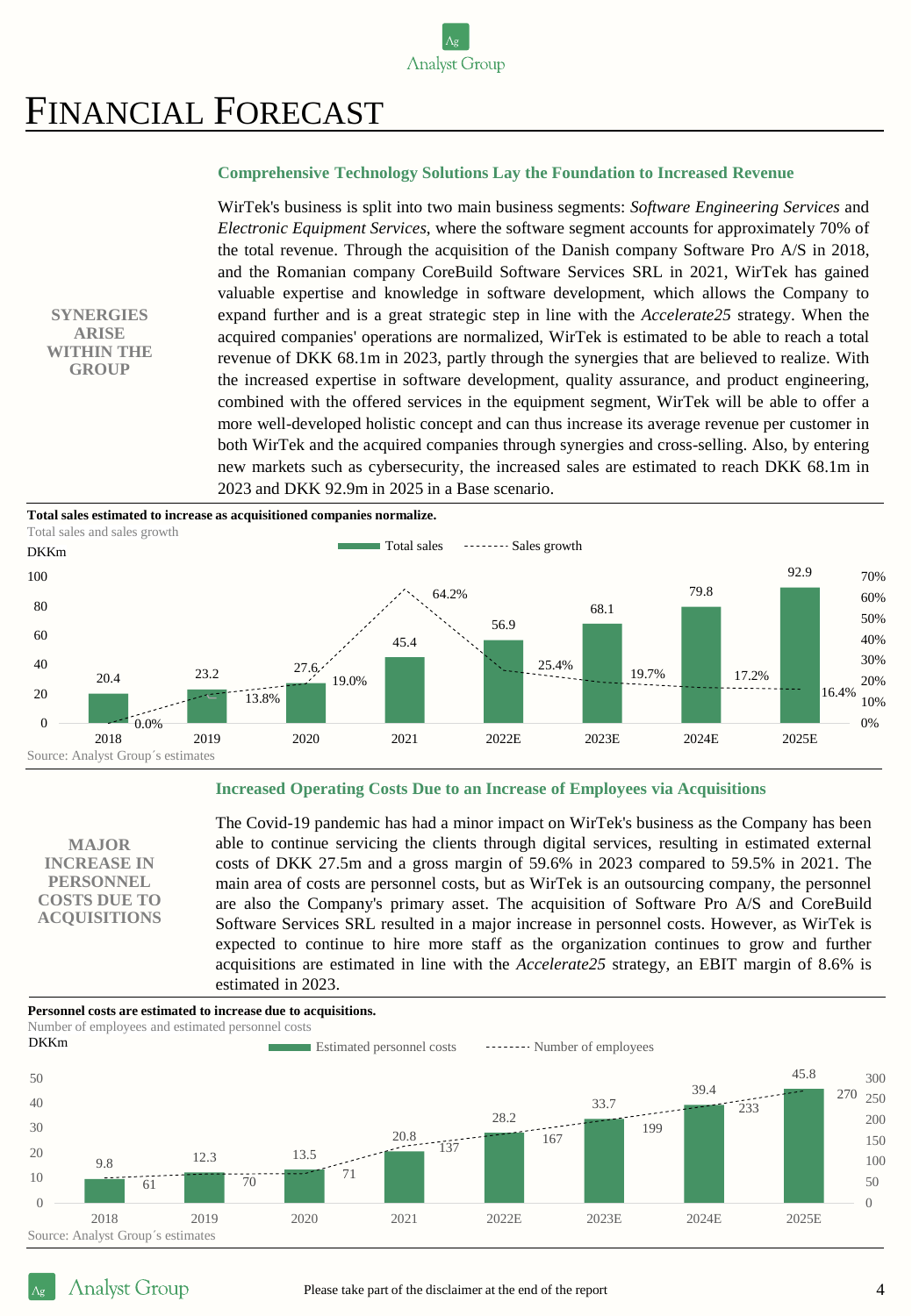### VALUATION

#### **WirTek is undervalued compared to peers.**

Peer group of comparable companies

| Market data          |                   |         | Financials   |             | Valuation                |  |  |
|----------------------|-------------------|---------|--------------|-------------|--------------------------|--|--|
|                      |                   |         | Revenue CAGR | EBIT-margin | EV/EBIT                  |  |  |
| Company name         | <b>Market Cap</b> | EV      | 2020A-2023E  | 2023E       | 2023E                    |  |  |
| Columbus $A/S$       | 1,228.1           | 1,407.9 | 20.8%        | $3.6\%$     | 21.4                     |  |  |
| Enalyzer A/S         | 17.4              | 17.0    | 24.6%        | $-2.2\%$    | $\overline{\phantom{a}}$ |  |  |
| FormPipe Software AB | 2,122.2           | 2,122.2 | 26.5%        | $13.6\%$    | 28.8                     |  |  |
| Basware Oyj          | 4,283.6           | 5,020.0 | $24.4\%$     | $4.5\%$     | 26.3                     |  |  |
| Median               | 1,675.2           | 1,765.0 | 24.5%        | 4.1%        | 26.3                     |  |  |
| Average              | 1,912.8           | 2,141.8 | 24.1%        | 4.9%        | 25.5                     |  |  |
| WirTek A/S           | 118.1             | 126.2   | $30.1\%$     | 8.6%        | 21.5                     |  |  |
|                      |                   |         |              |             |                          |  |  |

Source: Analyst Group´s estimates, Bloomberg

#### **Valuation: Base Scenario**

WirTek is estimated to show a revenue CAGR that is stronger than the average, in a market where the penetration rate is low. The business model is scalable as the Company provides the clients with digital support and is able to expand the client's portfolio with more services and units, resulting in an expected EBIT margin of 9.3% in 2025. The consequences of the Covid-19 pandemic has revealed the shortcomings that often exist in a company's technological ecosystem, and the mandate to work from home has led to increased demands on IT providers to ensure that business-critical business customers have the necessary tools and technologies to enable the speed, security, quality, and overall efficiency of the services provided. Through strategic acquisitions, WirTek is in a strong, competitive position where the Company can assist the customers with a complete solution for customers' IT needs. The estimated EBIT margin outperforms both the median and average margins of the peers and shows that WirTek is estimated to be more profitable than the peers in 2023. However, a size discount of 10% has been considered due to the differences in market capitalization between the peers and the increased risks that accrue to a smaller company. Based on the Company's revenue growth, an estimated EBIT of DKK 5.9m in 2023, and future growth potential, an EV/EBIT target multiple of 24x is applied, which indicates a price per share of DKK 18.1 on 2023 estimates in a Base scenario. A DCF valuation with a discounting rate (WACC) of 11.4% provides additional support for the valuation, where a present value per share of DKK 18.3 has been derived.

#### **18.1 DKK PER SHARE IN BASE SCENARIO**

| <b>Bull scenario</b> |
|----------------------|
|                      |

The following is a selection of potential drivers in a Bull scenario:

- WirTek succeeds in following the *Accelerate25* strategy and thus completes two more acquisitions before 2025.
- Through acquisitions, WirTek continues to develop the product portfolio in line with the stated strategy, resulting in total revenue of DKK 109.3m in 2025.
- A more scalable business model than expected leads to the Company reaching its stated goal and result in an EBIT of DKK 11.1m in 2025.

- In a Bull scenario, the Company's growth is in line with the stated goals, resulting in a present value of DKK 26.3 per share.

#### **Bear scenario**

The following is a selection of potential factors in a Bear scenario:

- The Company fails to grow in line with its goals, resulting in the first acquisition not taking place until 2025.
- As a result of the latter acquisitions, WirTek will not be able to utilize the business in the same time period, resulting in total revenue of DKK 77.7m in 2025.
- WirTek fails in further developing the synergies expected through the acquisitions, resulting in an EBIT margin of 7.8% in 2025.

- In a Bear scenario, a lower valuation is justified, resulting in a present value of DKK 13.1 per share.

**26.3 DKK PER SHARE IN BULL SCENARIO**

**13.1 DKK PER SHARE IN BEAR SCENARIO**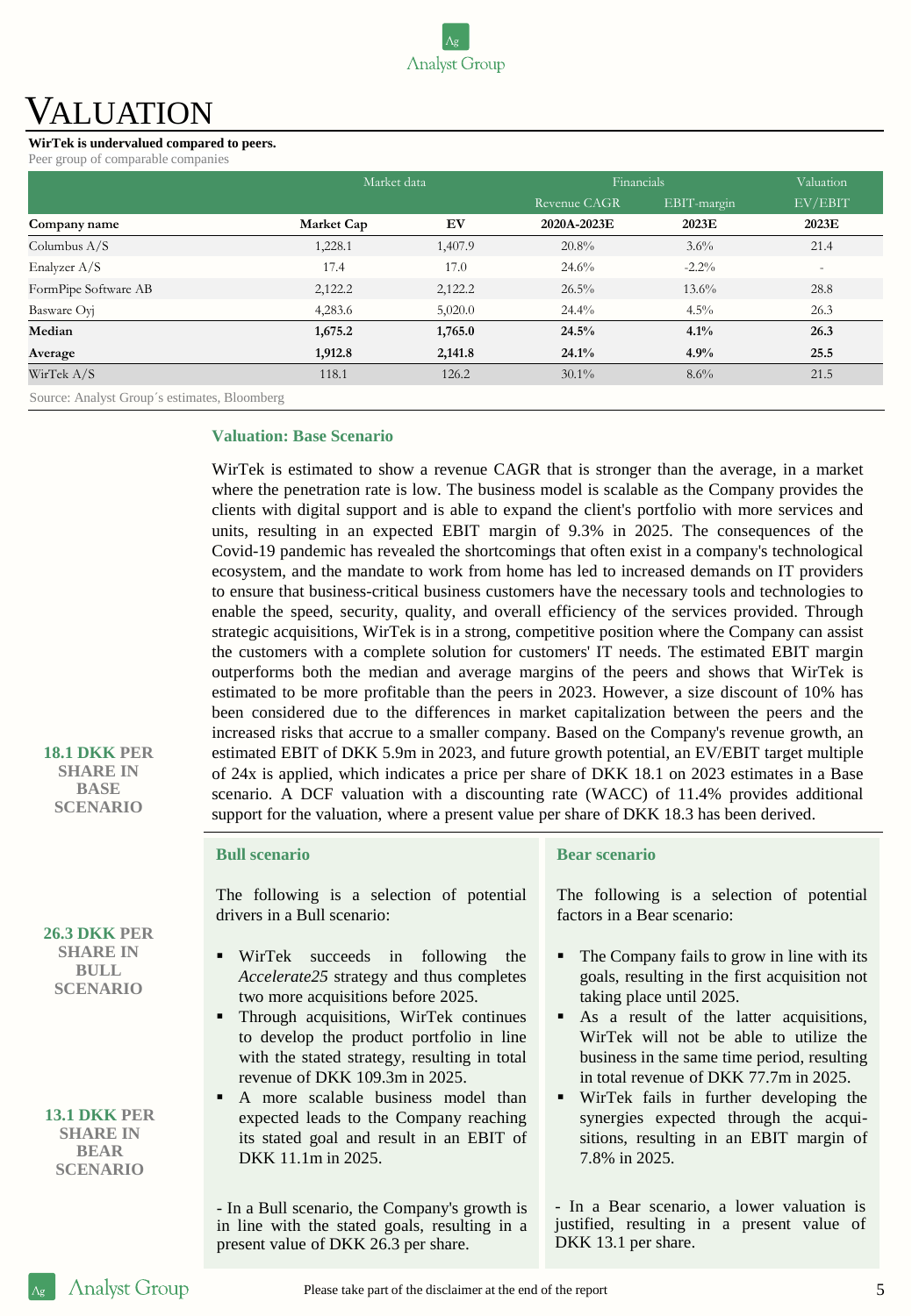

# APPENDIX: BASE SCENARIO

| Income Statement (Base scenario)               |                   |                   |                   |                          |                   |                   |                       |                   |                                                                                                         |                               |
|------------------------------------------------|-------------------|-------------------|-------------------|--------------------------|-------------------|-------------------|-----------------------|-------------------|---------------------------------------------------------------------------------------------------------|-------------------------------|
| <b>DKK</b>                                     |                   | 2018              | 2019              | 2020                     | 2021              | 2022E             |                       | 2023E             | 2024E                                                                                                   | 2025E                         |
| Net sales                                      |                   | 20,404,372        | 23,215,929        | 27,625,897               | 45,372,232        | 56,896,932        |                       | 68,085,588        | 79,800,857                                                                                              | 92,878,075                    |
| Other income                                   |                   | 240,475           | 136,117           | 148,953                  | 26,902            | 138,112           |                       | 138,112           | 138,112                                                                                                 | 138,112                       |
| <b>Total revenue</b>                           |                   | 20,644,847        | 23,352,046        | 27,774,850               | 45,399,134        | 57,035,044        |                       | 68,223,699        | 79,938,969                                                                                              | 93,016,187                    |
| External costs                                 |                   | $-9,306,546$      | $-9,217,089$      | $-11,061,937$            | $-18,390,937$     | $-23,124,300$     |                       | $-27,530,460$     | $-32,102,064$                                                                                           | $-37,170,138$                 |
| <b>Gross profit</b>                            |                   | 11,338,301        | 14,134,957        | 16,712,913               | 27,008,197        | 33,910,745        |                       | 40,693,240        | 47,836,905                                                                                              | 55,846,048                    |
| Gross margin                                   |                   | 54.9%             | 60.5%             | 60.2%                    | 59.5%             | 59.5%             |                       | 59.6%             | 59.8%                                                                                                   | 60.0%                         |
|                                                |                   |                   |                   |                          |                   |                   |                       |                   |                                                                                                         |                               |
| Personnell costs                               |                   | $-9,767,810$      | $-12,345,487$     | -13,489,733              | $-20,766,163$     | $-28,246,642$     |                       | -33,734,677       | $-39,422,200$                                                                                           | -45,791,584                   |
| <b>EBITDA</b>                                  |                   | 1,570,491         | 1,789,470         | 3,223,180                | 6,242,034         | 5,664,103         |                       | 6,958,562         | 8,414,706                                                                                               | 10,054,465                    |
| EBITDA-margin                                  |                   | 7.6%              | 7.7%              | 11.6%                    | 13.7%             | 9.9%              |                       | 10.2%             | 10.5%                                                                                                   | 10.8%                         |
|                                                |                   |                   |                   |                          |                   |                   |                       |                   |                                                                                                         |                               |
| D&A                                            |                   | $-219,734$        | $-396,509$        | $-156,812$               | $-814,989$        | $-936,046$        |                       | $-1,080,452$      | $-1,244,973$                                                                                            | $-1,431,062$                  |
| <b>EBIT</b>                                    |                   | 1,350,757         | 1,392,961         | 3,066,368                | 5,427,045         | 4,728,057         |                       | 5,878,110         | 7,169,733                                                                                               | 8,623,402                     |
| EBIT-margin                                    |                   | 6.5%              | 6.0%              | 11.0%                    | 12.0%             | 8.3%              |                       | 8.6%              | 9.0%                                                                                                    | 9.3%                          |
|                                                |                   |                   |                   |                          |                   |                   |                       |                   |                                                                                                         |                               |
| Financial income                               |                   | 41,163            | 3,156             | 1,840                    | 417,257           | 149,654           |                       | 171.726           | 195,647                                                                                                 | 221,295                       |
| Financial expenses                             |                   | $-39,183$         | $-52,760$         | $-27,678$                | $-598,370$        | $-240,979$        |                       | $-276,520$        | $-315,037$                                                                                              | $-356,338$                    |
| EBT                                            |                   | 1,352,737         | 1,343,357         | 3,040,530                | 5,245,932         | 4,636,733         |                       | 5,773,316         | 7,050,342                                                                                               | 8,488,360                     |
|                                                |                   |                   |                   |                          |                   |                   |                       |                   |                                                                                                         |                               |
| Tax                                            |                   | $-348,171$        | 167,920           | 1,852,232                | $-451,617$        | $-955,167$        |                       | $-1,189,303$      | $-1,452,370$                                                                                            | $-1,748,602$                  |
| Net income                                     |                   | 1,004,566         | 1,511,277         | 4,892,762                | 4,794,315         | 3,681,566         |                       | 4,584,013         | 5,597,971                                                                                               | 6,739,758                     |
| Net income margin                              |                   | 4.9%              | 6.5%              | 17.6%                    | 10.6%             | 6.5%              |                       | 6.7%              | 7.0%                                                                                                    | 7.2%                          |
| DCF (KSEK)                                     | 2022E             | 2023E             | 2024E             | 2025E                    | 2026E             | 2027E             | 2028E                 | 2029E             | 2030E                                                                                                   | Terminal<br>value             |
| Sales                                          |                   |                   |                   |                          |                   |                   |                       |                   | 56,896,932 68,085,588 79,800,857 92,878,075 106,576,275 120,548,267 134,376,504 143,184,784 147,877,612 |                               |
| EBIT-margin                                    | 8.3%              | 8.6%              | 9.0%              | 9.3%                     | 9.9%              | 10.2%             | 11.0%                 | 11.4%             | 11.9%                                                                                                   |                               |
| EBIT                                           | 4,716,608         | 5,866,211         | 7,157,345         | 8,610,598                | 10,596,453        |                   | 12,314,356 14,731,384 | 16,352,727        | 17,530,406                                                                                              |                               |
| Taxes                                          | 971,621           | 1,208,439         | 1,474,413         | 1,773,783                | 2,182,869         | 2,536,757         | 3,034,665             | 3,368,662         | 3,611,264                                                                                               |                               |
| NOPAT                                          | 3,744,987         | 4,657,771         | 5,682,932         | 6,836,815                | 8,413,583         | 9,777,599         | 11,696,719            |                   | 12,984,065 13,919,142                                                                                   |                               |
|                                                |                   |                   |                   |                          |                   |                   |                       |                   |                                                                                                         |                               |
| D&A                                            | 936,046           | 1,080,452         | 1,244,973         | 1,431,062                | 1,544,823         | 1,651,908         | 1,757,610             | 1,855,492         | 1,938,257                                                                                               |                               |
| CapEx                                          | 629,229           | 722,031           | 822,605           | 930,447                  | 1,044,804         | 1,164,654         | 1,250,539             | 1,312,018         | 1,344,269                                                                                               |                               |
| Change in NWC                                  | $-2,209,959$      | $-2,145,520$      | $-2,246,502$      | $-2,507,668$             | $-2,626,746$      | $-2,679,248$      | $-2,651,682$          | $-1,689,063$      | -899,890                                                                                                |                               |
| Unlevered Free Cash Flow 3,100,303             |                   | 4,314,735         | 5,504,008         | 6,690,657                | 8,376,464         | 9,914,913         |                       |                   | 12,053,186 14,462,513 16,301,778 270,443,215                                                            |                               |
| Discount factor<br><b>Discounted Cash Flow</b> | 0.90<br>2,783,776 | 0.81<br>3,478,681 | 0.72<br>3,984,463 | 0.65<br>4,349,004        | 0.58<br>4,888,909 | 0.52<br>5,196,015 | 0.47<br>5,671,705     | 0.42<br>6,110,627 | 0.38                                                                                                    | 0.38<br>6,184,538 102,600,237 |
| <b>WACC</b>                                    |                   |                   |                   |                          |                   |                   |                       |                   |                                                                                                         |                               |
| Beta                                           |                   |                   | 11.4%<br>1.70     | Output value             |                   |                   |                       |                   |                                                                                                         |                               |
| Risk-free rate                                 |                   |                   | 1.5%              | Value of forecast period |                   |                   |                       |                   | 42,647,719                                                                                              | 29.4%                         |
|                                                |                   |                   |                   |                          |                   |                   |                       |                   |                                                                                                         |                               |

|                         | ______   | Output value                     |                 |
|-------------------------|----------|----------------------------------|-----------------|
| Beta                    | 1.70     | Value of forecast period         | 42,647,719      |
| Risk-free rate          | 1.5%     | Present value of terminal value  | 102,600,237     |
| Equity risk premium     | 17.0%    |                                  |                 |
| Cost of equity          | 30.4%    | EV (SEK)                         | 145,247,956     |
| Weight of equity        | 35.3%    | Net debt                         | 12,893,023      |
| Weighted cost of equity | $10.7\%$ | Equity value (MSEK)              | 132,354,933     |
| After-tax cost of debt  | 1.0%     |                                  |                 |
|                         |          | Number of shares outstanding     | 7,245,912       |
| Weight of debt          | 64.7%    |                                  |                 |
| Weighted cost of debt   | $0.6\%$  | <b>Estimated price per share</b> | <b>18.3 DKK</b> |
|                         |          |                                  |                 |

**Analyst Group** 

 $\overline{\Delta g}$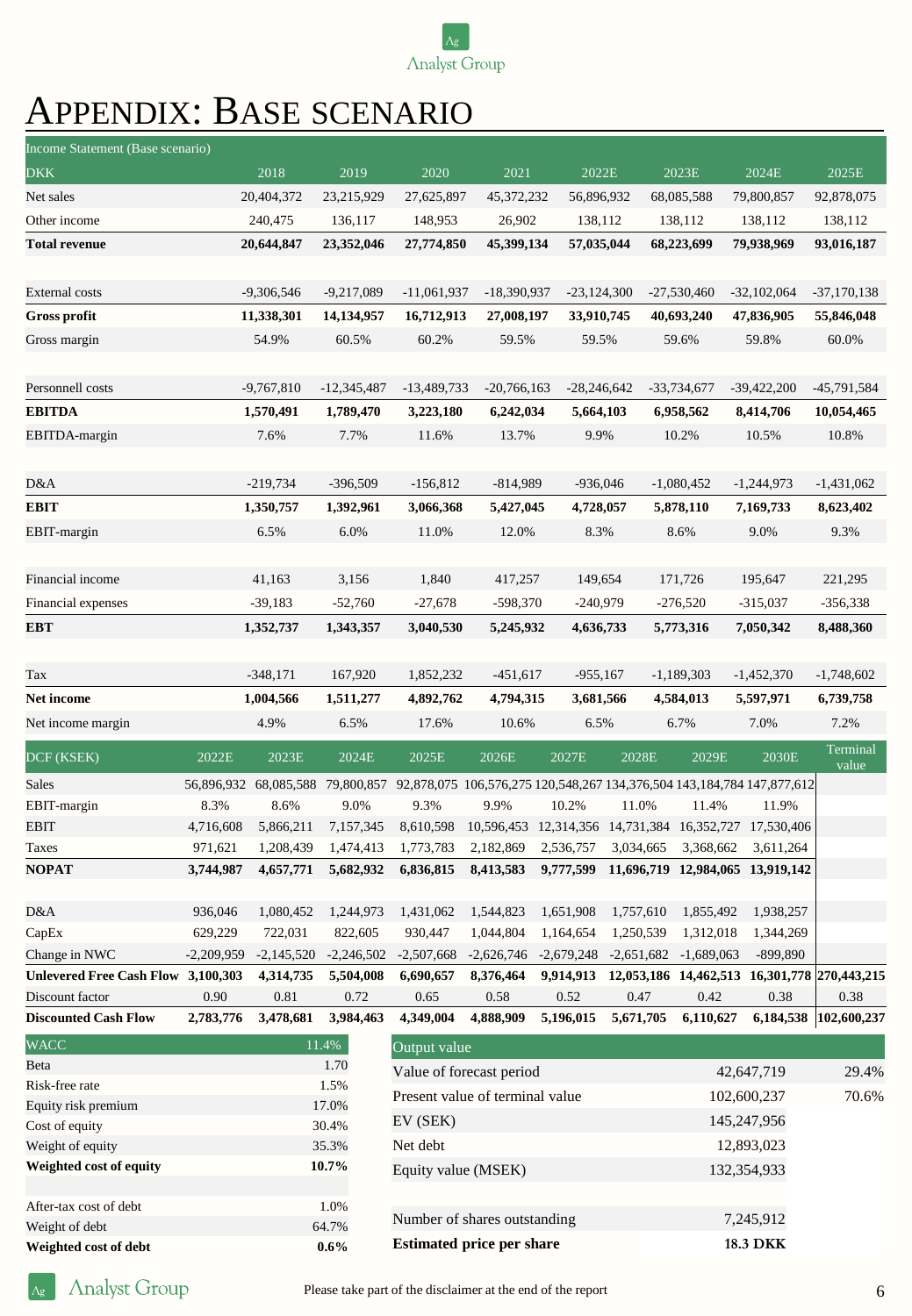

# APPENDIX: BULL SCENARIO

| Income Statement (Bull scenario) |              |               |               |               |               |               |               |               |
|----------------------------------|--------------|---------------|---------------|---------------|---------------|---------------|---------------|---------------|
| <b>DKK</b>                       | 2018         | 2019          | 2020          | 2021          | 2022E         | 2023E         | 2024E         | 2025E         |
| Net sales                        | 20,404,372   | 23,215,929    | 27,625,897    | 45,372,232    | 62,845,165    | 76,748,322    | 92,469,558    | 109,138,164   |
| Other income                     | 240,475      | 136,117       | 148,953       | 26,902        | 138,112       | 138,112       | 138,112       | 138,112       |
| <b>Total revenue</b>             | 20,644,847   | 23,352,046    | 27,774,850    | 45,399,134    | 62,983,276    | 76,886,434    | 92,607,670    | 109,276,276   |
| <b>External costs</b>            | $-9,306,546$ | $-9,217,089$  | $-11,061,937$ | $-18,390,937$ | $-24,744,276$ | $-30,057,685$ | $-36,021,083$ | $-42,285,689$ |
| <b>Gross profit</b>              | 11,338,301   | 14,134,957    | 16,712,913    | 27,008,197    | 38,239,000    | 46,828,748    | 56,586,587    | 66,990,587    |
| Gross margin                     | 54.9%        | 60.5%         | 60.2%         | 59.5%         | 60.7%         | 60.9%         | 61.1%         | 61.3%         |
| Personnell costs                 | $-9,767,810$ | $-12,345,487$ | $-13,489,733$ | $-20,766,163$ | $-30,738,579$ | -38,858,327   | $-46,594,242$ | $-54,454,192$ |
| <b>EBITDA</b>                    | 1,570,491    | 1,789,470     | 3,223,180     | 6,242,034     | 7,500,421     | 7,970,421     | 9,992,345     | 12,536,395    |
| EBITDA-margin                    | 7.6%         | 7.7%          | 11.6%         | 13.7%         | 11.9%         | 10.4%         | 10.8%         | 11.5%         |
| D&A                              | $-219,734$   | $-396,509$    | $-156,812$    | $-814,989$    | $-936,046$    | $-1,080,452$  | $-1,244,973$  | $-1,431,062$  |
| <b>EBIT</b>                      | 1,350,757    | 1,392,961     | 3,066,368     | 5,427,045     | 6,564,375     | 6,889,969     | 8,747,372     | 11,105,333    |
| EBIT-margin                      | 6.5%         | 6.0%          | 11.0%         | 12.0%         | 10.4%         | 9.0%          | 9.4%          | 10.2%         |
| Financial income                 | 41,163       | 3,156         | 1.840         | 417,257       | 149,654       | 171,726       | 195,647       | 221,295       |
| Financial expenses               | $-39,183$    | $-52,760$     | $-27,678$     | -598,370      | $-240,979$    | $-276,520$    | $-315,037$    | $-356,338$    |
| <b>EBT</b>                       | 1,352,737    | 1,343,357     | 3,040,530     | 5,245,932     | 6,473,050     | 6,785,175     | 8,627,981     | 10,970,290    |
| Tax                              | $-348,171$   | 167,920       | 1,852,232     | $-451,617$    | $-1,333,448$  | $-1,397,746$  | $-1,777,364$  | $-2,259,880$  |
| <b>Net income</b>                | 1,004,566    | 1,511,277     | 4,892,762     | 4,794,315     | 5,139,602     | 5,387,429     | 6,850,617     | 8,710,410     |
| Net income margin                | 4.9%         | 6.5%          | 17.6%         | 10.6%         | 8.2%          | 7.0%          | 7.4%          | 8.0%          |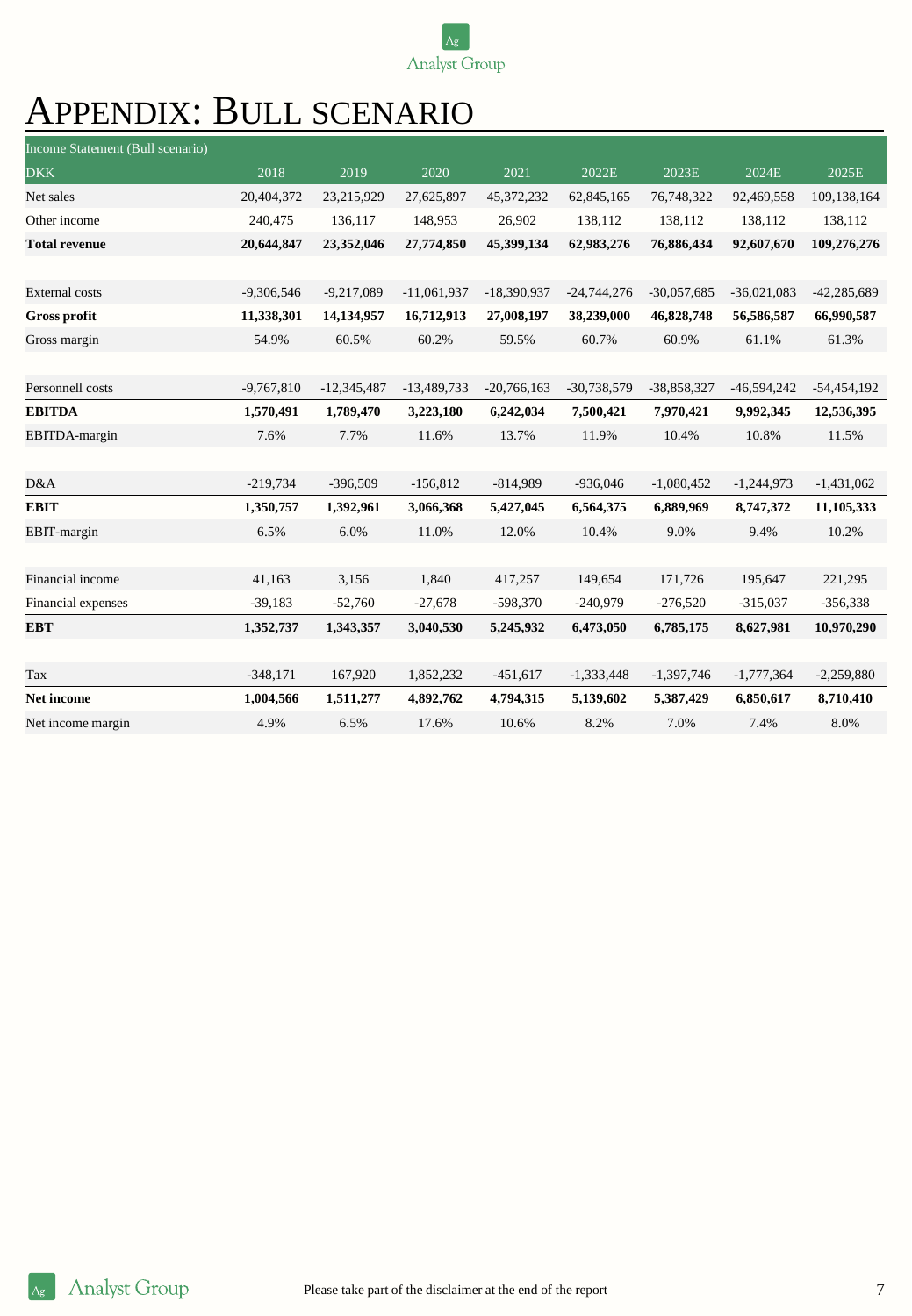

# APPENDIX: BEAR SCENARIO

| Income Statement (Bear scenario) |              |               |               |               |               |               |               |               |
|----------------------------------|--------------|---------------|---------------|---------------|---------------|---------------|---------------|---------------|
| <b>DKK</b>                       | 2018         | 2019          | 2020          | 2021          | 2022E         | 2023E         | 2024E         | 2025E         |
| Net sales                        | 20,404,372   | 23,215,929    | 27,625,897    | 45,372,232    | 52,435,758    | 60,169,289    | 68,550,401    | 77,537,257    |
| Other income                     | 240,475      | 136,117       | 148,953       | 26,902        | 138,112       | 138,112       | 138,112       | 138,112       |
| <b>Total revenue</b>             | 20,644,847   | 23,352,046    | 27,774,850    | 45,399,134    | 52,573,870    | 60,307,401    | 68,688,512    | 77,675,368    |
| <b>External costs</b>            | $-9,306,546$ | $-9,217,089$  | $-11,061,937$ | $-18,390,937$ | $-21,637,361$ | $-24,704,422$ | $-28,004,120$ | $-31,515,442$ |
| <b>Gross profit</b>              | 11,338,301   | 14,134,957    | 16,712,913    | 27,008,197    | 30,936,509    | 35,602,979    | 40,684,392    | 46,159,926    |
| Gross margin                     | 54.9%        | 60.5%         | 60.2%         | 59.5%         | 58.8%         | 59.0%         | 59.2%         | 59.4%         |
| Personnell costs                 | $-9,767,810$ | $-12,345,487$ | $-13,489,733$ | $-20,766,163$ | $-26,929,530$ | $-30,606,957$ | $-34,534,975$ | $-38,683,212$ |
| <b>EBITDA</b>                    | 1,570,491    | 1,789,470     | 3,223,180     | 6,242,034     | 4,006,979     | 4,996,022     | 6,149,417     | 7,476,714     |
| EBITDA-margin                    | 7.6%         | 7.7%          | 11.6%         | 13.7%         | 7.6%          | 8.3%          | 9.0%          | 9.6%          |
| D&A                              | $-219,734$   | $-396,509$    | $-156,812$    | $-814,989$    | $-936,046$    | $-1,080,452$  | $-1,244,973$  | $-1,431,062$  |
| <b>EBIT</b>                      | 1,350,757    | 1,392,961     | 3,066,368     | 5,427,045     | 3,070,933     | 3,915,570     | 4,904,444     | 6,045,652     |
| EBIT-margin                      | 6.5%         | 6.0%          | 11.0%         | 12.0%         | 5.8%          | 6.5%          | 7.1%          | 7.8%          |
| Financial income                 | 41,163       | 3,156         | 1,840         | 417,257       | 149,654       | 171,726       | 195,647       | 221,295       |
| Financial expenses               | $-39,183$    | $-52,760$     | $-27,678$     | $-598,370$    | $-240,979$    | $-276,520$    | $-315,037$    | $-356,338$    |
| <b>EBT</b>                       | 1,352,737    | 1,343,357     | 3,040,530     | 5,245,932     | 2,979,608     | 3,810,776     | 4,785,053     | 5,910,609     |
| Tax                              | $-348,171$   | 167,920       | 1,852,232     | $-451,617$    | $-613,799$    | $-785,020$    | $-985,721$    | $-1,217,586$  |
| <b>Net income</b>                | 1,004,566    | 1,511,277     | 4,892,762     | 4,794,315     | 2,365,809     | 3,025,756     | 3,799,332     | 4,693,024     |
| Net income margin                | 4.9%         | 6.5%          | 17.6%         | 10.6%         | 4.5%          | 5.0%          | 5.5%          | 6.0%          |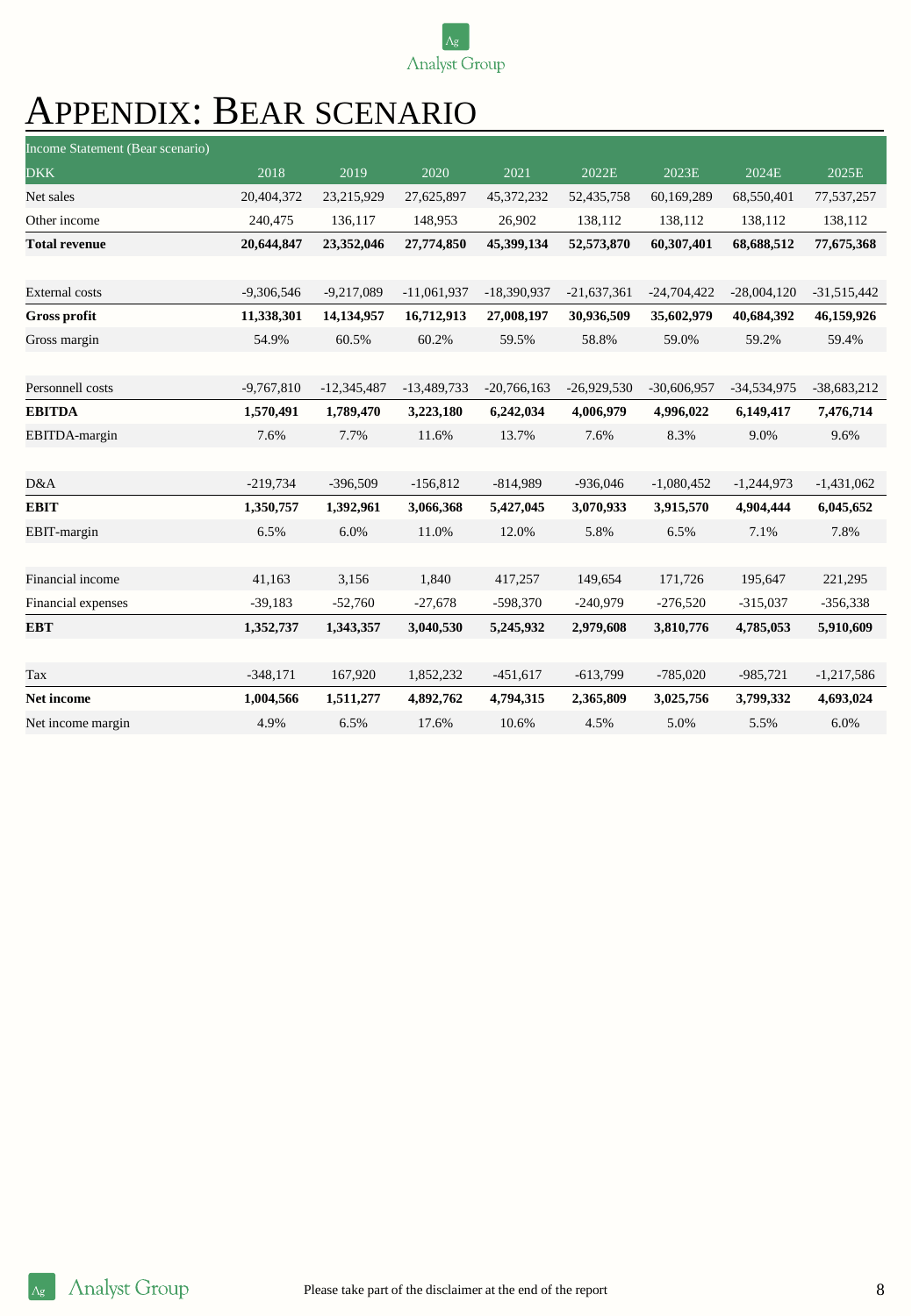

### DISCLAIMER

#### **Disclaimer**

These analyses, documents and any other information originating from AG Equity Research AB (Henceforth "AG) are created for information purposes only, for general dissipation and are not intended to be advisory. The information in the analysis is based on sources, data and persons which AG believes to be reliable. AG can never guarantee the accuracy of the information. The forward-looking information found in this analysis are based on assumptions about the future, and are therefore uncertain by nature and using information found in the analysis should therefore be done with care. Furthermore, AG can never guarantee that the projections and forward-looking statements will be fulfilled to any extent. This means that any investment decisions based on information from AG, any employee or person related to AG are to be regarded to be made independently by the investor. These analyses, documents and any other information derived from AG is intended to be one of several tools involved in investment decisions regarding all forms of investments regardless of the type of investment involved. Investors are urged to supplement with additional relevant data and information, as well as consulting a financial adviser prior to any investment decision. AG disclaims all liability for any loss or damage of any kind that may be based on the use of analyzes, documents and any other information derived from AG.

#### **Conflicts of Interest and impartiality**

To ensure AG's independence, AG has established compliance rules for analysts. In addition, all analysts have signed an agreement in which they are required to report any and all conflicts of interest. These terms have been designed to ensure that *COMMISSION DELEGATED REGULATION (EU) 2016/958 of 9 March 2016, supplementing Regulation (EU) No 596/2014 of the European Parliament and of the Council with regard to regulatory technical standards for the technical arrangements for objective presentation of investment recommendations or other information recommending or suggesting an investment strategy and for disclosure of particular interests or indications of conflicts of interest*. Compliance policy: *<https://analystgroup.se/interna-regler-ansvarsbegransning/>* (Swedish)

#### **Bull and bear**

The recommendations in the form of bull alternatively Bear aims to provide a comprehensive picture of Analyst Group's opinion. The recommendations are developed through rigorous processes consisting of qualitative research and the weighing and discussion with other qualified analysts.

#### Definition Bull

Bull is a metaphor for an optimistic view of the future. It indicates a belief in improvement.

#### Definition Bear

Bear is a metaphor for a pessimistic view set on the future. It indicates a belief deterioration.

#### **Other**

**WirTek A/S** (furthermore "the Company") has had no opportunity to influence the parts where Analyst Group has had opinions about the Company's future valuation or anything that could constitute an objective assessment.

The parts that the company has been able to influence are the parts that are purely factual and objective. The analysis is planned to be updated within three months.

This analysis is copyright protected by law © AG Equity Research AB (2014-2022). Sharing, dissemination or equivalent action to a third party is permitted provided that the analysis is shared unchanged.